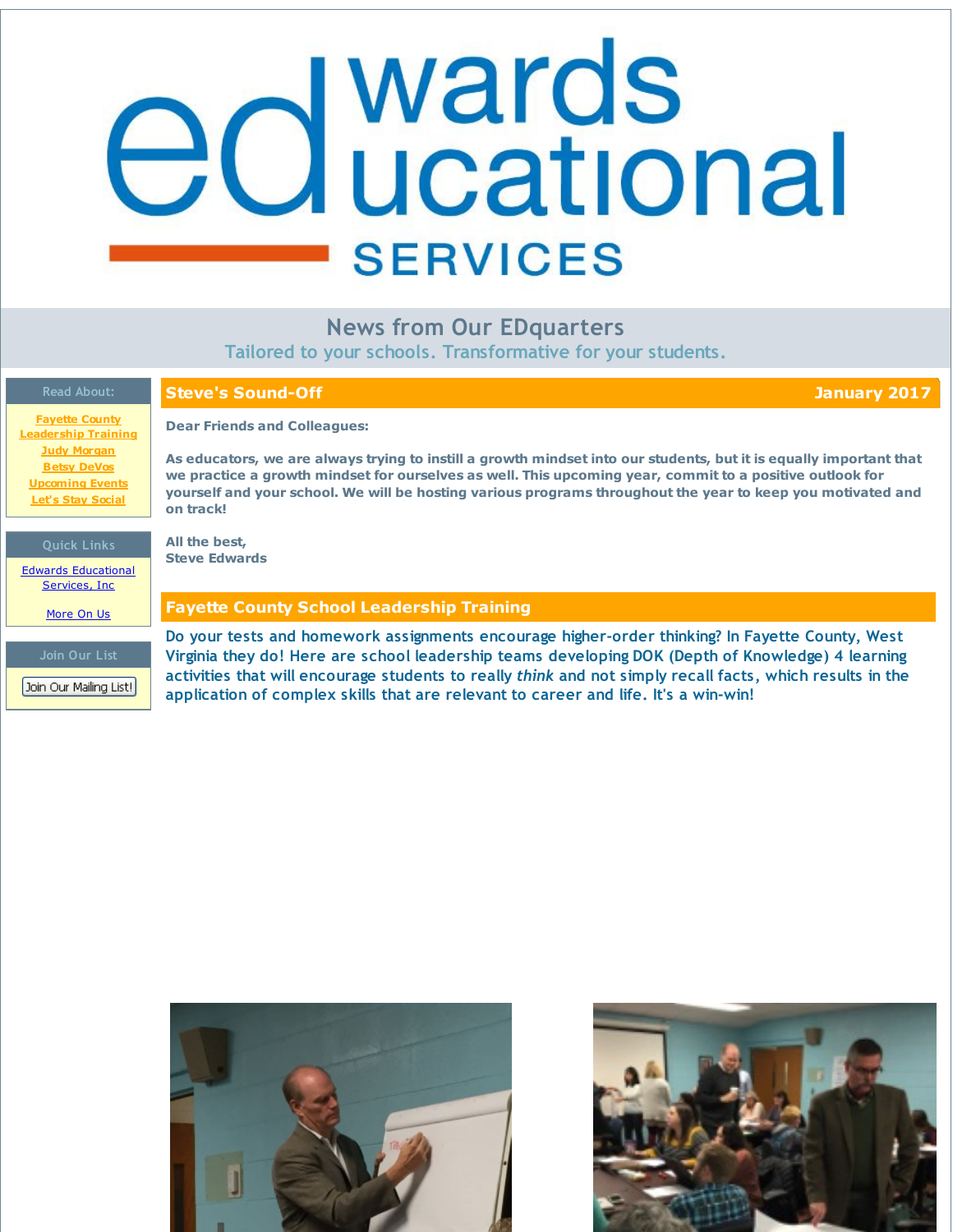



## **In Memory of Judy Morgan**

EES lost a consultant and friend in the passing of Judy Morgan, who succumbed to her five-month battle **with cancer this January. She will be missed personally and professionally by all who knew her. EES extends its deepest sympathies to her family and friends during this difficult time.**

## **Five Things to Know: Betsy DeVos**

**Here are five things to know about President Trump's Education Secretary nominee, Betsy DeVos. What do you think of his selection? Let us know by participating in a short survey [here](http://r20.rs6.net/tn.jsp?f=001hU0ebP0EFvwvU_yk3_Wf9kj8STFeLhU614tIB4A9mF2QXeo1VcXDecb5tYHc4pYfHABL1SAf1Xl9-dF3bvsnhwv3fBNr1QgFNsA3iMFl5CiwHY5YrOmWdsURGgTnNuxfDNPvo3W2t3JGY0mWFpF9r-xzC1wo3nv2_Z56FyVCcuito0PCKcbLtCmggZndNmfNVNzVlVOfbxtv-ui82Tgkizm-MakGZmVBH-pWGKWnQF_Ey7_CTofyct1huo410FA9Ovi_5MiO6xZAaPBCrev3m_16X1DWUKMdDcCI3-tTwDJ5WKKslyqbOwtyXmTiaFnr&c=&ch=).**

**1. Her primary cause of activism is school choice. DeVos says she wants every family to have "educational choice" and supports efforts to privatize education by installing school voucher programs and funding charter, private, and religious schools.**

**2. DeVos has primarily been a political activist and educational philanthropist, rather than a career educator.**

**3. She has been politically active since the 1970's. DeVos was Republican National Committeewoman for** Michigan from 1992 to 1997 and chaired the Republican Party in Michigan from 1996 to 2000 as well as **from 2003 to 2005.**

**4. She has been associated with groups that support the Common Core, but has since clarified her stance to deny any support.**

**5. The NEA has taken a stance on her nomination. Read more about their opinion [here](http://r20.rs6.net/tn.jsp?f=001hU0ebP0EFvwvU_yk3_Wf9kj8STFeLhU614tIB4A9mF2QXeo1VcXDecb5tYHc4pYfh3Gap_-52BO69X1bKSc6W4jaFiU9EWSbMlIjcHtNirQX_TgdXx3R21izdaIsazkai0jPLH8PKy25q8yu1WAW9Ub2yybetzs5rrB-fLTYmpLInXHX4K3QYHPBwRa5FyktI-dIY8eVMbwH_U3GLZc_5gbFdMOYxHhLHhde4fJz-KTwRlesLPDEE0GLi3VjDRIclNm7Js_lBz0sHArFU0jxMWibQfqoY--9CjF1Gm5eEUJKERVWezPeiSZEIfEUO9IrWRUQgdao6Fc=&c=&ch=).**

### **Sources:**

**[https://www.nytimes.com/2017/01/12/us/politics/betsy-devos-education.html](http://r20.rs6.net/tn.jsp?f=001hU0ebP0EFvwvU_yk3_Wf9kj8STFeLhU614tIB4A9mF2QXeo1VcXDecb5tYHc4pYflI71eEOh0j0dOqiv0Qkw3BBTiEjWdAV8nPau-pMnq9H2PWdFSG7jc9LEWJzl5se7pNgGINAKFtPC1_SmUAOwYWaww9oQunAvs7jqO5NYwJUBTwf-QAdZFJm9tHBWPsLtOZTm7lsQ9SHfmGYJsDcZ7MFjWjj9WgN-OSupvgCRoayNaMERQXS7AkA7zF5pNpaM&c=&ch=)**

**[http://www.forbes.com/sites/chasewithorn/2016/11/23/trump-picks-betsy-devos-daughter-in-law-of](http://r20.rs6.net/tn.jsp?f=001hU0ebP0EFvwvU_yk3_Wf9kj8STFeLhU614tIB4A9mF2QXeo1VcXDecb5tYHc4pYfFKlEX91yaqNsAqGlg4XW13V5bqci50Bvde8jHDCLpuVdLLNkeZIshKBZonwsph9RimCbPji-eTvYVuG0c9EEZ9CYaU6j6TPMr8cfE9QGSrAcqGyuGMzDWoweWQq4gu9XB3QhfHczr8aSWYzoduFwB4uLlpYwD_pke7v5WWTooM5qO2oXqof_1hSivrqNWSLge8eo0P8Ltzyjbz3XfwufKxJlBBFRBtq3KcHsWam3QHrrknKjolauGVK90bQfcG4_IylTluVuXmD4ZB49FiSHtAnu6olTs0uuj_3y5q2Bdl90LtfM_ruo2w==&c=&ch=)billionaire-amway-cofounder-for-education-secretary/#4350a4f45313**

**Upcoming Events**

**April 18, 2017:**

*LEADING IN A CHANGING WORLD: THE STORY OF TRANSFORMING SCHOOLS TO EXCELLENCE*

**Dr. Laurie Barron, National Principal of the Year and current superintendent, will be presenting in Lexington, KY. Dr. Barron believes that building relationships with students is key to a school's success and that changing a school's culture is essential to school improvement. Register [here!](http://r20.rs6.net/tn.jsp?f=001hU0ebP0EFvwvU_yk3_Wf9kj8STFeLhU614tIB4A9mF2QXeo1VcXDeRgwRcj18QrhmCBMk7zq71GLQg24IwrWGvbWrOschtSL6_AV95MaID6VAgcWythyX88QDb10tEhsRdej0QNEIqenLKxsrpGjaQR4k0cTm5f0GhXju8-LWfXN_UGeBYuWg_hx9LPTbXJNeIYuTVjT6NUchmEX8jKT-wKz91_Ot81hnpFvcSRFkio=&c=&ch=)**